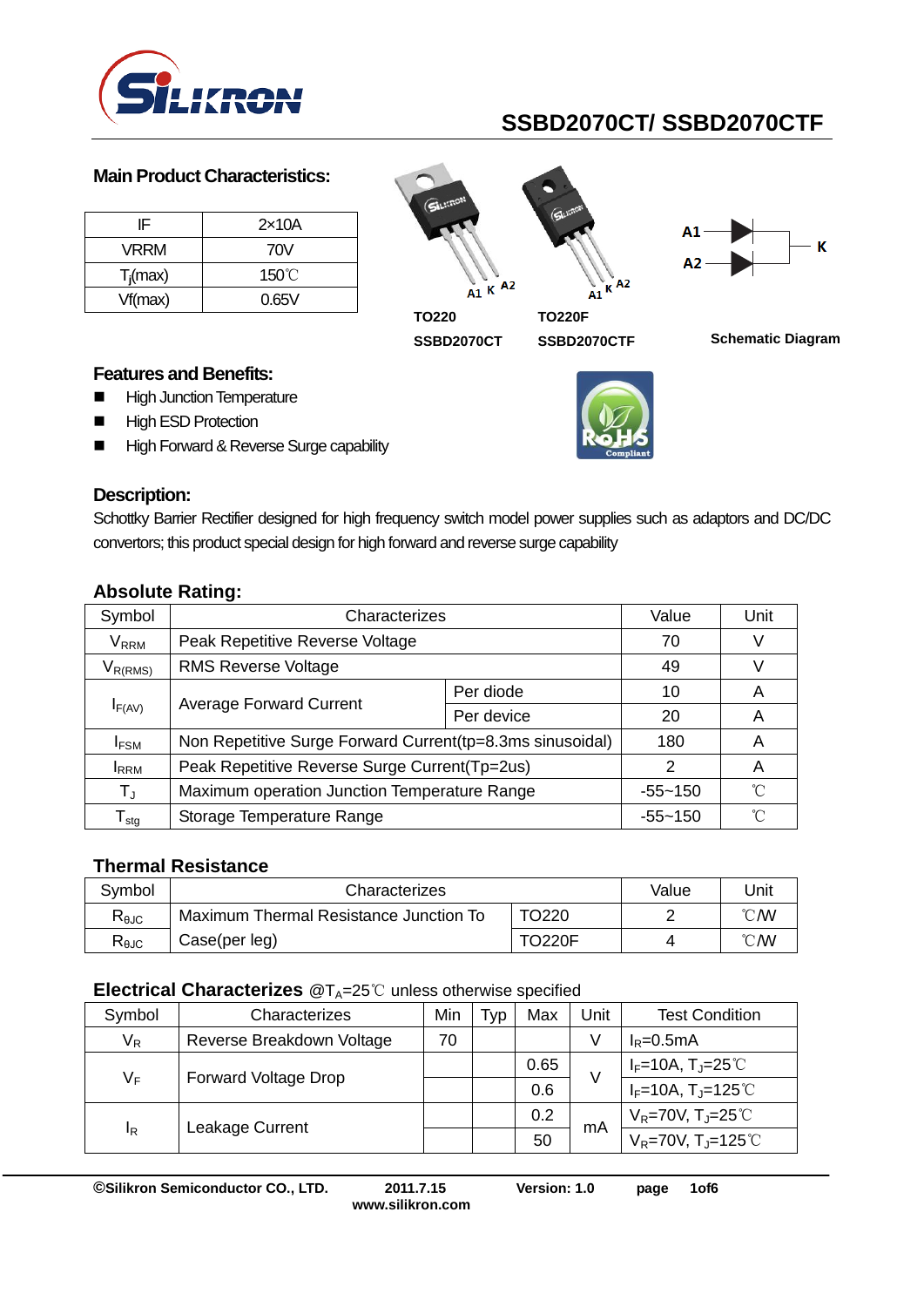

## **I-V Curves:**



**Figure 1**:**Typical Forward Characteristics Figure 2**:**Typical Capacitance Characteristics**



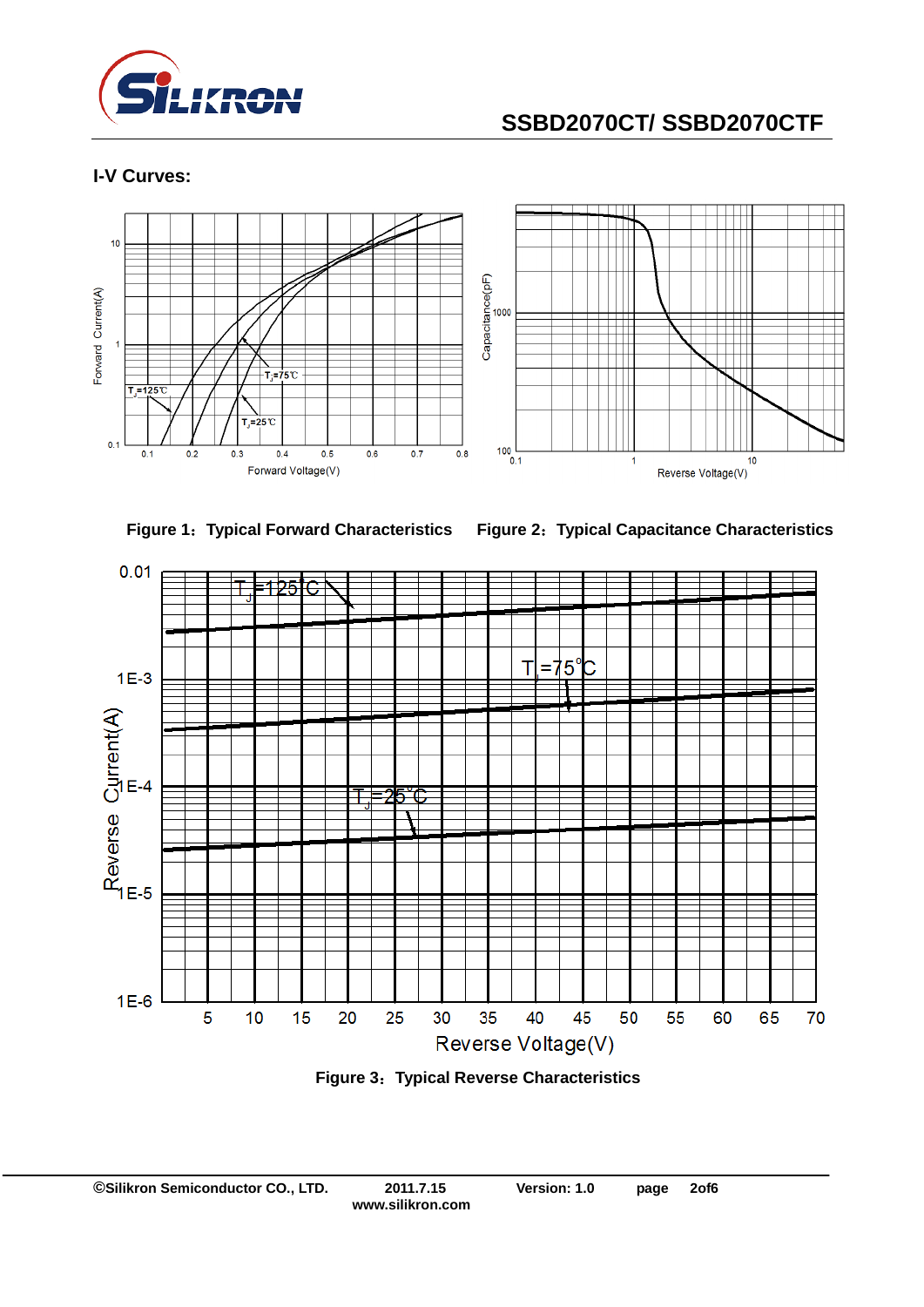

#### **Mechanical Data**: **TO220:**



**©Silikron Semiconductor CO., LTD. 2011.7.15 Version: 1.0 page 3of6**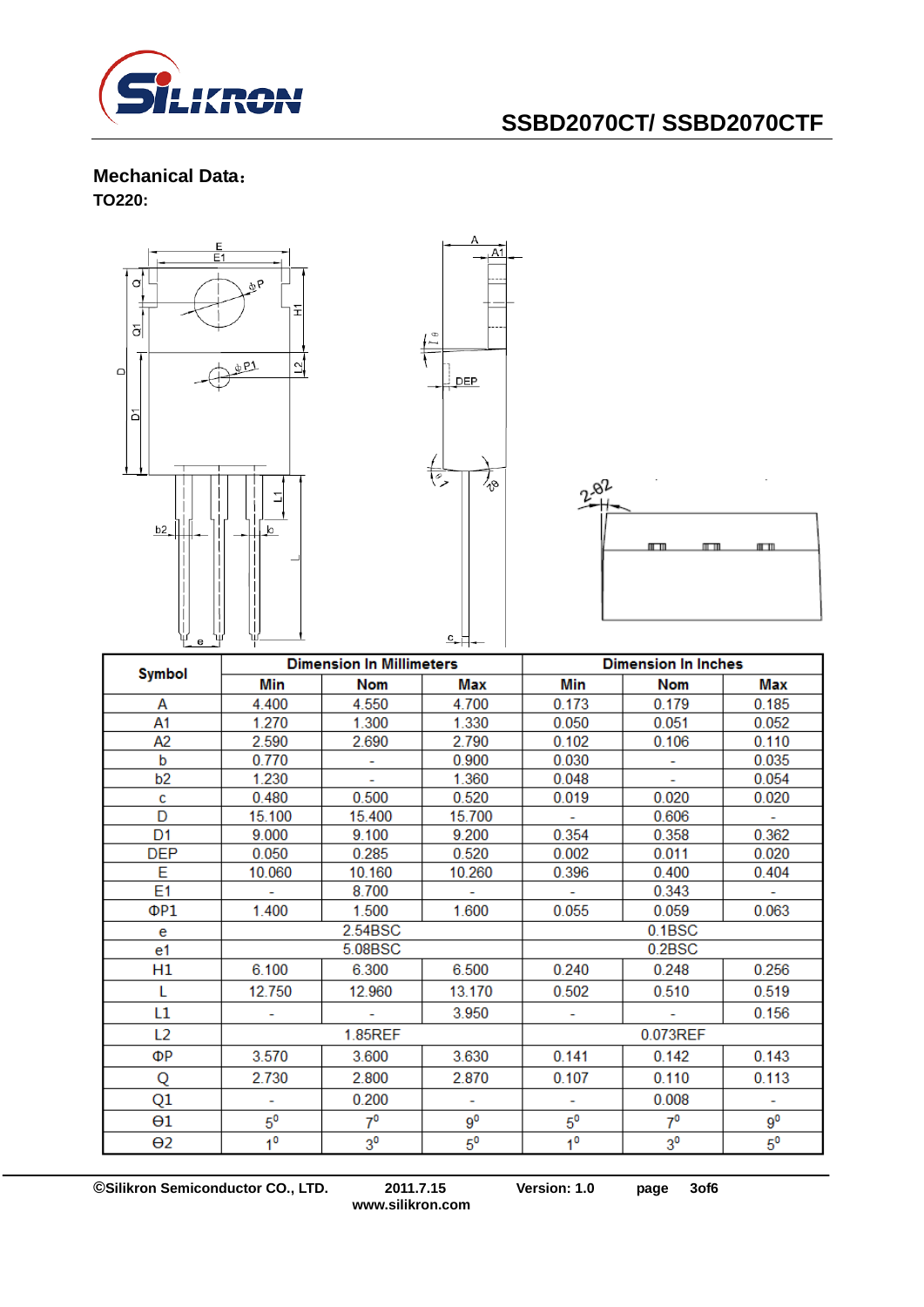

**TO220F**:



| <b>Dimension In Millimeters</b><br>Symbol |        |              | <b>Dimension In Inches</b> |         |              |             |
|-------------------------------------------|--------|--------------|----------------------------|---------|--------------|-------------|
|                                           | Min    | Nom          | Max                        | Min     | <b>Nom</b>   | Max         |
| E                                         | 9.960  | 10.160       | 10.360                     | 0.392   | 0.400        | 0.408       |
| А                                         | 4.500  | 4.700        | 4.900                      | 0.177   | 0.185        | 0.193       |
| A1                                        | 2.340  | 2.540        | 2.740                      | 0.092   | 0.100        | 0.108       |
| A2                                        | 0.950  | 1.050        | 1.150                      | 0.037   | 0.041        | 0.045       |
| A3                                        | 0.420  | 0.520        | 0.620                      | 0.017   | 0.020        | 0.024       |
| A4                                        | 2.650  | 2.750        | 2.850                      | 0.104   | 0.108        | 0.112       |
| с                                         | ÷      | 0.500        | ÷                          |         | 0.020        | ÷.          |
| D                                         | 15.670 | 15.870       | 16.070                     | 0.617   | 0.625        | 0.633       |
| Q                                         | 3.200  | 3.300        | 3.400                      | 0.126   | 0.130        | 0.134       |
| H1                                        | 6.480  | 6.680        | 6.880                      | 0.255   | 0.263        | 0.271       |
| е                                         |        | 2.54BSC      |                            | 0.10BSC |              |             |
| ΦР                                        |        | 3.183        |                            |         | 0.125        |             |
| L                                         | 12.780 | 12.980       | 13.180                     | 0.503   | 0.511        | 0.519       |
| D <sub>1</sub>                            | 8.990  | 9.190        | 9.390                      | 0.354   | 0.362        | 0.370       |
| ΦP1                                       | 1.400  | 1.500        | 1.600                      | 0.055   | 0.059        | 0.063       |
| ΦP <sub>2</sub>                           |        | 3.450        |                            |         | 0.136        |             |
| $\Theta$ 1                                | 4°     | 5°           | $6^{\circ}$                | 4°      | 5°           | $6^{\circ}$ |
| $\Theta$ <sub>2</sub>                     |        | $45^{\circ}$ |                            |         | $45^{\circ}$ |             |
| <b>DEP</b>                                | 0.050  | 0.100        | 0.150                      | 0.002   | 0.004        | 0.006       |
| F <sub>1</sub>                            | 1.900  | 2.000        | 2.100                      | 0.075   | 0.079        | 0.083       |
| F <sub>2</sub>                            | 8.980  | 9.180        | 9.380                      | 0.354   | 0.361        | 0.369       |
| F3                                        | 3.200  | 3.300        | 3.400                      | 0.126   | 0.130        | 0.134       |
| G <sub>2</sub>                            | 6.900  | 7.000        | 7.100                      | 0.272   | 0.276        | 0.280       |
| b <sub>1</sub>                            | 1.170  | 1.205        | 1.240                      | 0.046   | 0.047        | 0.049       |
| b2                                        | 0.770  | 0.810        | 0.850                      | 0.030   | 0.032        | 0.033       |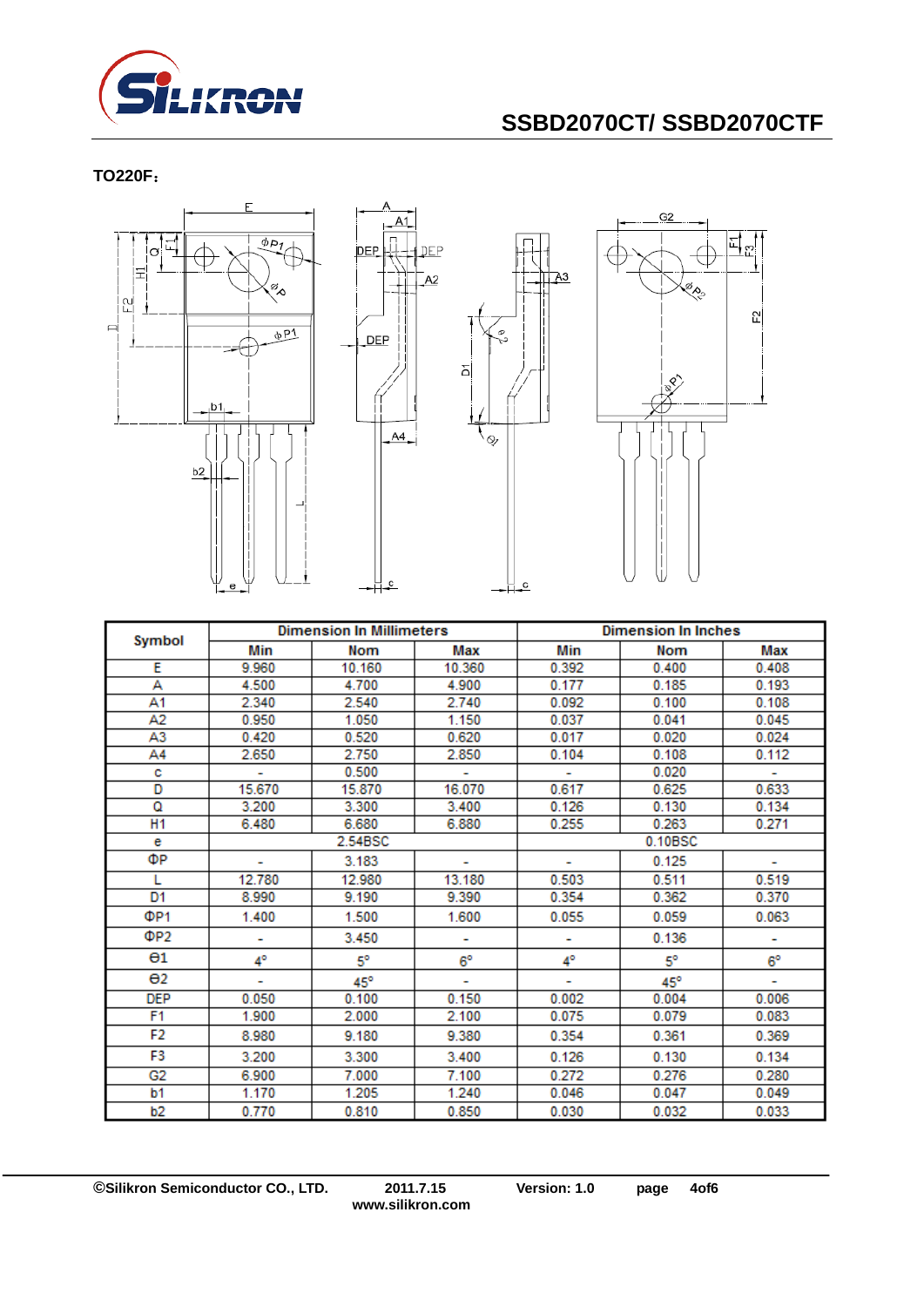

## **Ordering and Marking Information**

## **Device Marking: SSBD2070CT&SSBD2070CTF**

**Package (Available) TO-220&TO220F Operating Temperature Range C : -55 to 150 ºC**

## **Devices per Unit**

| <b>Packag</b><br>$\vert$ e Type | <b>Tube</b> | Units/   Tubes/Inne   Units/Inne<br><b>Box</b> | <b>Box</b> | <b>Inner</b><br><b>Boxes/Carton</b><br><b>Box</b> | <b>Units/Carto</b><br>n<br><b>Box</b> |
|---------------------------------|-------------|------------------------------------------------|------------|---------------------------------------------------|---------------------------------------|
| <b>TO220</b>                    | 50          | 20                                             | 1000       | 6                                                 | 6000                                  |
| <b>TO220F</b>                   | 50          | 20                                             | 1000       | 6                                                 | 6000                                  |

## **Reliability Test Program**

| <b>Test Item</b>   | <b>Conditions</b>   | <b>Duration</b>   | <b>Sample Size</b>  |
|--------------------|---------------------|-------------------|---------------------|
| High               | Ti=125℃ to 150℃ @   | 168 hours         | 3 lots x 77 devices |
| <b>Temperature</b> | 80% of Max          | 500 hours         |                     |
| <b>Reverse</b>     | <b>VDSS/VCES/VR</b> | <b>1000 hours</b> |                     |
| Bias(HTRB)         |                     |                   |                     |